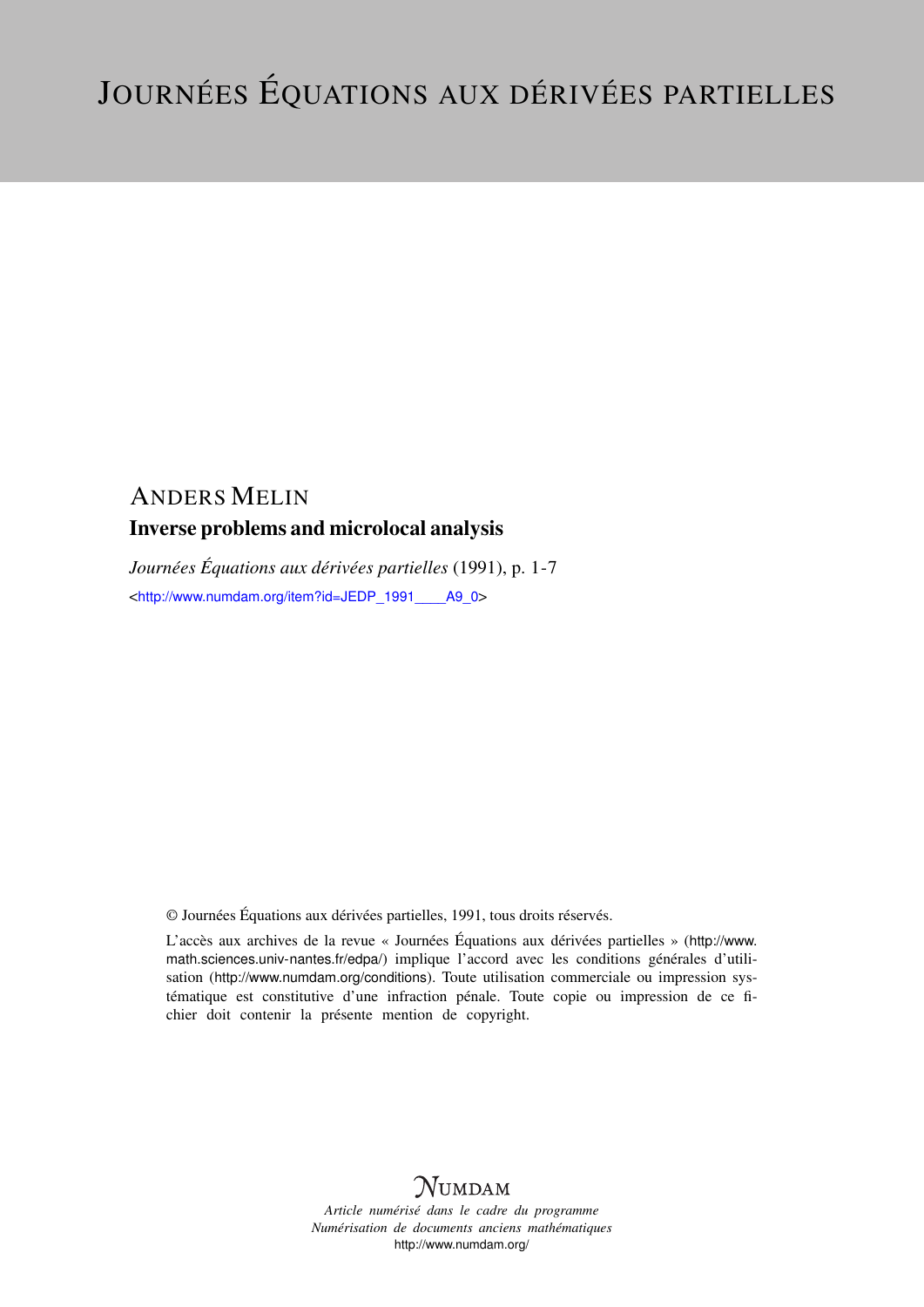### INVERSE PROBLEMS AND MICROLOCAL ANALYSIS

Anders Melin

**Department of Mathematics, Lund Institute of Technology Box 118, S-221 00 Lund. Sweden.**

### **0. Introduction.**

In this lecture we shall discuss some recent problems in inverse scattering for the twobody Schrödinger operator  $H_v = H_0 + v$  in  $\mathbb{R}^n$  where  $H_0 = -\Delta$ . The main part of the presentation will be devoted to the definition of exceptional points for *Hv* and a study of the geometrical properties of the set  $\mathcal E$  of such points. At the end of the lecture we explain briefly why the investigation of the set  $\mathcal E$  is important in inverse scattering.

The exceptional points were considered already many years ago by Faddeev [1, 2]. They appear as the zeros of a Fredholm determinant of the generalized Lippmann -Schwinger equation obtained when the generalized direction dependent Green^s function is introduced. In the  $\partial$ -approach to inverse scattering and the characterization problem for scattering matrices the set  $\mathcal E$  is again important (see Henkin-Novikov [3] and Lavine-Nachman [5], Newton [7] and Weder [8]). In our approach [6] to inverse scattering, which is similar to Faddeev's, we reduce the Schrödinger operator to a direction dependent family of finite rank perturbations of the Laplacian. The set  $\mathcal E$  is then the set of points  $\zeta$  where a certain determinant of a finite-dimensional matrix  $M(\zeta)$  vanishes. The parameter  $\zeta$  is the generalized complex momentum variable which lies in manifold with boundary and interior equal to  $\mathbb{C}^n \setminus \mathbb{R}^n$ .

It was proved by Henkin-Novikov and Nachman-Lavine that *£* has real points as soon as it is non-empty. This result is also obvious from our approach, and we shall also state some other already known results about  $\mathcal E$  and indicate how they are proved by our methods. Probably much more can be said about *£* and some open problems about that set are stated in [7]. At the end of our lecture we also sketch briefly how the set  $\mathcal E$  may prevent the scattering matrix from being factorized into a product of upper and lower triangular matrices for some values of the energy and some directions in space.

It will be assumed that *n* is odd and that  $n \geq 3$ . Also we assume that the potential *v* is real-valued and that

$$
\int (1+|x|)^{2-n+|\alpha|} |v^{(\alpha)}(x)| dx < \infty \tag{0.1}
$$

for any  $\alpha$ . However most results stated here (except those making use of intertwining operators) are independent of the parity of the dimension and extend to more general classes of short range potentials. This will be quite clear from the definition of  $\mathcal{E}$ , and we refer to Weder [8] for more details. We also remark here that in the proof of some of our results we have made use of some spaces of functions constructed in Hörmander [4, Chapter 14], where the limiting absorbtion principle for general short range potentials is discussed.

IX- 1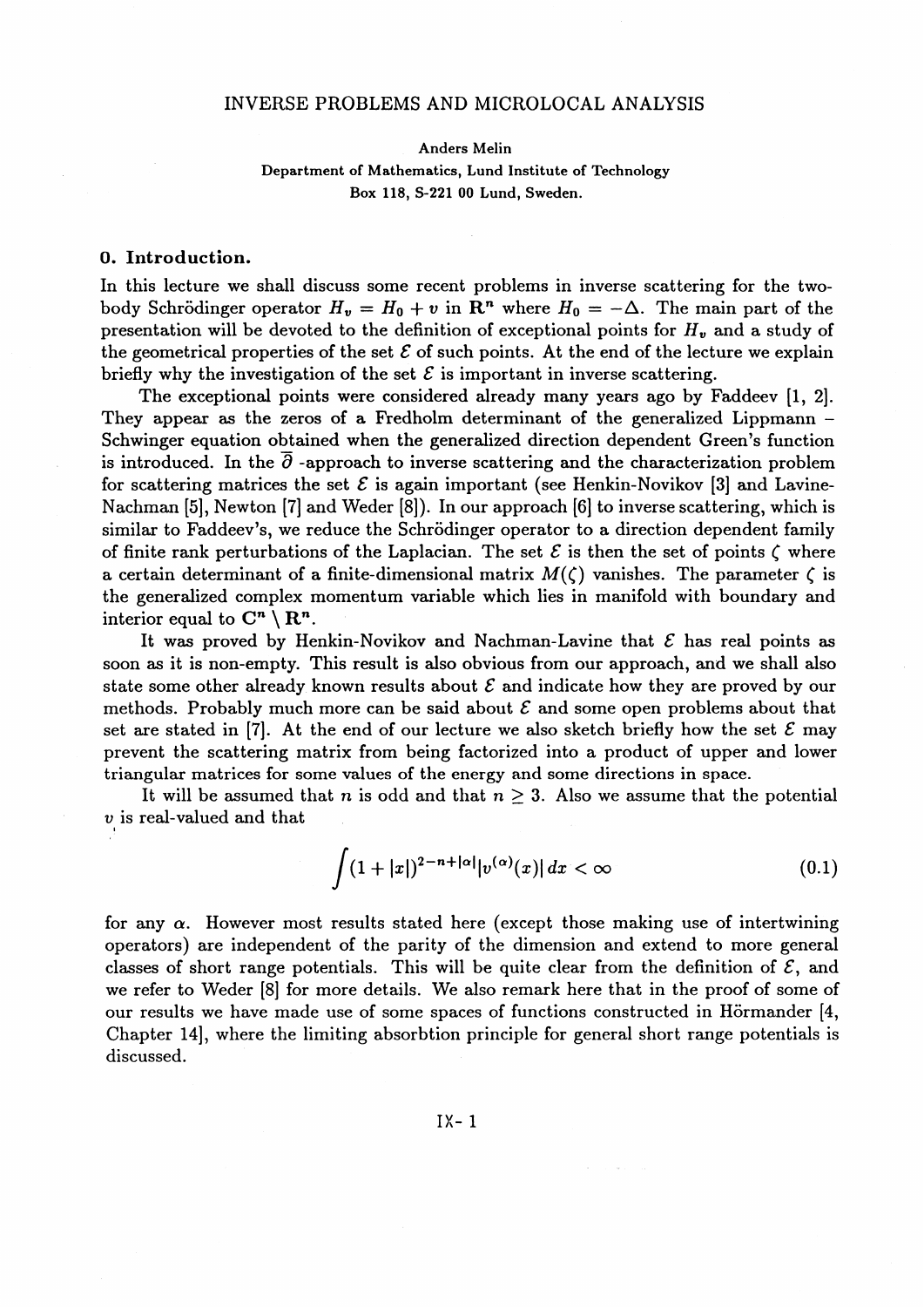### 1. Fundamental solutions of Helmholtz' equations.

We first recall the following fact:

**Lemma 1.1.** Assume that  $\text{Im }\lambda > 0$ . Then there exists a unique  $g = g_{\lambda} \in S'(\mathbb{R}^n)$ such that  $(H_0 - \lambda^2)g(x) = \delta(x)$ . There is a polynomial p<sub>n</sub> of degree  $(n-3)/2$  with real *coefficients such that*

$$
g_{\lambda}(x) = e^{i\lambda|x|}|x|^{2-n}p_n(i\lambda|x|). \tag{1.1}
$$

We observe that the limits

$$
g^{\pm}_{\lambda}(x) = \lim_{\epsilon \to +0} g_{\pm |\lambda| + i\epsilon}(x)
$$

exist in S' when  $\lambda \in \mathbb{R}$ , and the Fourier transform of  $g^{\pm}_{\lambda}$  equals  $({\xi}^2 - {\lambda}^2 \mp i0)^{-1}$ , where  $\xi^2=\langle \xi,\xi\rangle$ .

Next we introduce a large class of generalized fundamental solutions for Helmholtz' operator.

**Lemma 1.2.** Let  $\zeta \in \mathbb{C}^n$  and assume that  $\text{Re}\,\zeta$  and  $\text{Im}\,\zeta$  are linearly independent. Then *there exists a unique distribution*  $g_c \in \mathcal{D}'(\mathbb{R}^n)$  *such that* (i)  $(H_0 - \zeta^2)g_{\zeta}(x) = \delta(x)$ 

(ii) 
$$
f_{\zeta}(x) \equiv e^{-i\langle x,\zeta \rangle} g_{\zeta}(x) \in \bigcap_{2 < p \leq \infty} L^p(\mathbf{R}^n \setminus 0).
$$

PROOF: We set  $g_{\zeta}(x) = e^{i(x,\zeta)} f_{\zeta}(x)$ , where  $f_{\zeta}$  is the inverse Fourier transform of  $1/p_{\zeta}$ PROOF: We set  $g_{\zeta}(x) = e^{i(x,\zeta)} f_{\zeta}(x)$ , where  $f_{\zeta}$  is the inverse Fourier transform of  $1/p_{\zeta}$ <br>and  $p_{\zeta}(\xi) = (\xi + \zeta)^2 - \zeta^2 = \xi^2 + 2(\xi, \zeta)$ . Then (i) holds, and since Re  $dp_{\zeta}(\xi)$ , Im  $dp_{\zeta}(\xi)$  are linearly independent at the real zeros of  $p_c$  it follows that  $1/p_c \in \bigcap_{1 \leq q < 2} L^q_{loc}$ . Hence (ii) follows since  $p<sub>c</sub>$  is an elliptic polynomial. Finally, the uniqueness assertion follows from (ii), since the real zeros of  $p<sub>C</sub>$  are contained in a compact subset of a hypersurface.

Next we want to extend  $g<sub>\zeta</sub>$  to a larger set of parameters  $\zeta$ . The map

$$
\mathbf{R}^n \times \overline{\mathbf{R}_+} \times S^{n-1} \ni (x, r, \theta) \mapsto x + ir\theta \in \mathbf{C}^n
$$

allows us to consider  $\mathbb{C}^n \setminus \mathbb{R}^n$  as the interior of a smooth manifold  $\widetilde{\mathbb{C}^n}$  with boundary  $\partial \widetilde{C}^n = \mathbf{R}^n \times S^{n-1}$  so that the map

$$
C^n \setminus R^n \ni \zeta \mapsto \theta(\zeta) = \operatorname{Im} \zeta / |\operatorname{Im} \zeta| \in S^{n-1}
$$

extends to a smooth map  $\widetilde{C}^n \mapsto S^{n-1}$ . We observe also that the inclusion map  $C^n \setminus R^n \mapsto$ extends to a smooth map  $C^n \mapsto S$ . We observe also that the first  $C^n$  extends to a smooth map  $\pi : \widetilde{C}^n \mapsto C^n$ , and if  $\zeta, w \in \widetilde{C}^n$  we set

$$
\langle \zeta, w \rangle = \zeta w = \langle \pi(\zeta), \pi(w) \rangle.
$$

Let

$$
M = \{ \zeta \in \widetilde{\mathbf{C}^n}; \text{Re}\,\pi(\zeta), \theta(\zeta) \text{ are linearly independent } \}.
$$

 $M = \{ \zeta \in \mathbb{C}^n \}$ <br>If  $\zeta, w \in \widetilde{\mathbb{C}^n}$  we write  $\zeta \sim w$  if  $\text{either}\;\;\zeta,w\in M,\,\zeta^2=w^{\textstyle \frac{2}{\delta}},\,\theta(\zeta)=\theta(w),\,\langle\zeta,\theta(\zeta)\rangle=\langle w,\theta(w)\rangle$ or  $\zeta, w \notin M, \, \zeta^2 = w^2, \, \langle \zeta, \theta(\zeta) \rangle = \langle w, \theta(w) \rangle.$ 

This gives us an equivalence relation on  $\mathbb{C}^n$ .

IX- 2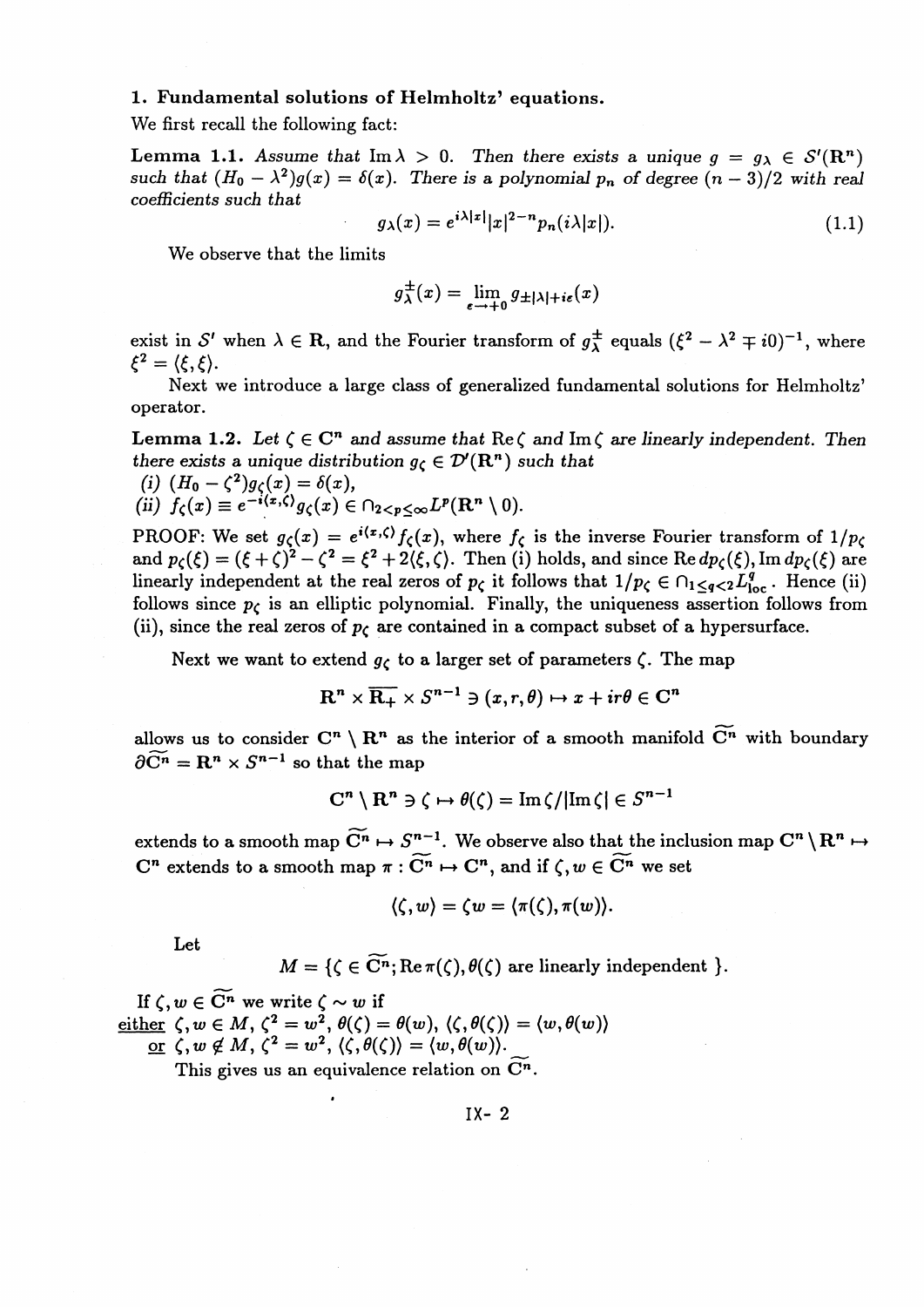**Proposition 1.3.** The map  $(C^n \setminus \mathbb{R}^n) \cap M \ni \zeta \mapsto g_{\zeta}$  extends by continuity to a continuous *mapping from*  $\widetilde{C}^n$  to  $\mathcal{D}'(\mathbb{R}^n)$  and the following conditions are fulfilled:  $(i)$   $(H_0 - \zeta^2)g_{\zeta}(x) = \delta(x).$ 

- 
- *(ii)* The maps  $C \setminus \mathbf{R} \ni z \mapsto g_{\alpha+z\beta} \in \mathcal{D}'$  are analytic when  $\alpha, \beta \in \mathbf{R}^n$ .
- (iii) The set  $\{f_c(x) = e^{-i\langle x,\zeta \rangle}g_c(x); \zeta \in \widetilde{C}^n\}$  is a bounded set in S'.
- *(iv)*  $g_{-\zeta}(x) = g_{\zeta}(-x)$  and  $g_{\zeta}(x) = g_w(x)$ , where  $w = -\overline{\zeta}$ .
- $\begin{array}{c} (iv) \ \ g_{-\zeta}(x) = g_{\zeta}(-x) \; d(x) \ g_{\zeta} = g_w \Leftrightarrow \zeta \sim w. \end{array}$

In the proof of this proposition one needs some observations.

**Lemma 1.4.** Let  $\theta \in S^{n-1}$ . Then there exists a unique distribution  $E_{\theta} \in S'(\mathbb{R}^n \times \mathbb{R}^n)$ with the following properties:

- *(i)*  $(\Delta_x-\Delta_y)E_\theta(x,y)=\delta(x,y).$
- (ii)  $|x| = |y|$  and  $\langle y x, \theta \rangle \ge 0$  in the support of  $E_{\theta}$ .
- (ii) There are functions  $f_{\theta,\alpha} \in L^{\infty}$  with support in the set where  $|x| \ge |y|$  so that  $E_{\theta}(x,y)=\sum (\partial_x+\partial_y)^{\alpha}(|x-y|^{1-n}f_{\theta,\alpha}(x,y)).$

$$
E_{\theta}(x,y)=\sum_{|\alpha|=n-1}(\partial_x+\partial_y)^{\alpha}\big(|x-y|^{1-n}f_{\theta,\alpha}(x,y)\big).
$$

(iv)  $E_{\theta}(x+t\theta, y+t\theta) \rightarrow 0$  in  $\mathcal{D}'$  when  $|t| \rightarrow \infty$ .

The distributions  $E_{\theta}$  depend continuously on  $\theta$ . It follows from the uniqueness assertions that  $E_{\theta}(x, y)$  is real, and

$$
E_{T\theta}(Tx,Ty) = E(x,y), \quad E_{\theta}(T'x,T''y) = E_{\theta}(x,y) \qquad (1.2)
$$

if  $T, T', T''$  are orthogonal linear transformation on  $\mathbb{R}^n$  and  $T'\theta = T''\theta = \theta$ .

One can prove that

$$
g_{\zeta}(x) = -\int E_{\theta(\zeta)}(x, y)e^{i\langle y, \zeta \rangle} dy, \qquad (1.3)
$$

when  $\zeta \in (\mathbb{C}^n \setminus \mathbb{R}^n) \cap M$ . This formula allows us therefore to define  $g_{\zeta}$  for any  $\zeta \in \widetilde{\mathbb{C}^n}$ and all statements except the last of Proposition 1.3 follow easily. In order to prove that assertion we need to describe the behaviour at infinity of  $g<sub>\zeta</sub>(x)$  when  $\zeta$  is real.

**Lemma 1.5.** Assume that  $\zeta \in M$  and that  $\text{Im}\,\pi(\zeta) = 0$ . Then  $g_{\zeta}(x) = O(|x|^{-1})$  at infinity. Moreover, if (for example )  $\langle \zeta, \theta(\zeta) \rangle \ge 0$  and  $\Gamma_+$ ,  $\Gamma_0$  and  $\Gamma_-$  are closed conic set in  $\mathbb{R}^n \setminus 0$  such that for some  $\varepsilon > 0$ 

$$
x \in \Gamma_+ \Rightarrow 1 - \varepsilon > \langle \widehat{x}, \theta \rangle > \langle \widehat{\eta}, \theta \rangle + \varepsilon
$$
  

$$
x \in \Gamma_0 \Rightarrow \langle \widehat{\eta}, \theta \rangle - \varepsilon > \langle \widehat{x}, \theta \rangle > \varepsilon - \langle \widehat{\eta}, \theta \rangle
$$
  

$$
x \in \Gamma_- \Rightarrow -\langle \widehat{\eta}, \theta \rangle - \varepsilon > \langle \widehat{x}, \theta \rangle > -1 + \varepsilon,
$$

where  $\eta = \pi(\eta)$ ,  $\theta = \theta(\zeta)$  and  $\hat{x} = x/|x|$ , then

$$
g_{\zeta}(x) = O(|x|^{-n/2}) \text{ in } \Gamma_+
$$

$$
g_{\zeta}(x) - g_{|\eta|}^+(x) = O(|x|^{-n/2}) \text{ in } \Gamma_0
$$

$$
g_{\zeta}(x) - g_{|\eta|}^+ - g_{|\eta|}^-(x) = O(|x|^{-n/2}) \text{ in } \Gamma_-
$$

IX - 3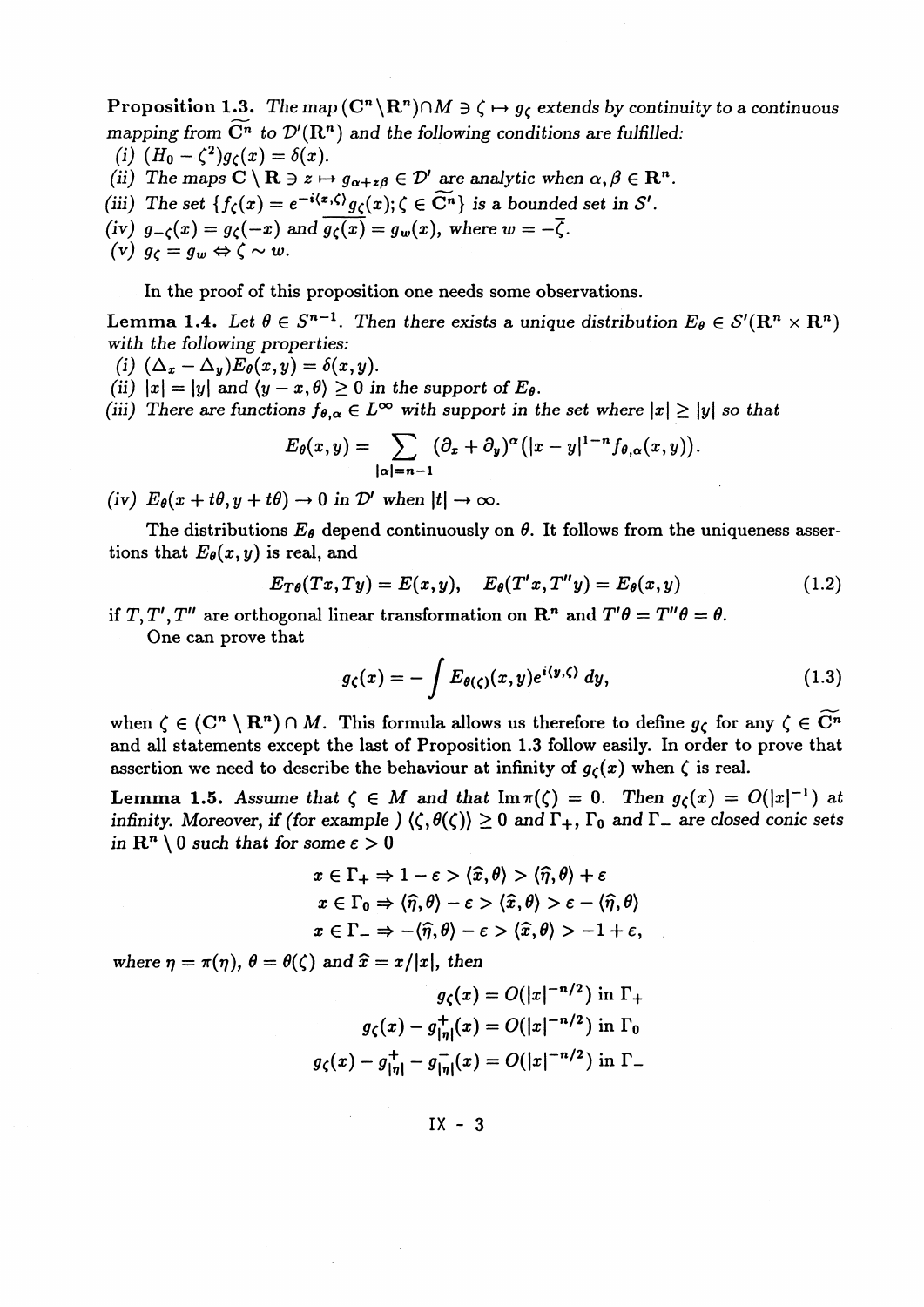**Lemma 1.6.** Assume that  $\zeta \in \widetilde{\mathbb{C}^n}$  is the limit as  $\varepsilon \to +0$  of  $(\lambda + i\varepsilon)\theta$ , where Im  $\lambda > 0$ and  $\theta \in S^{n-1}$ . Then  $q_c(x) = q_{\lambda}(x)$ .

Since the wave front set of the Fourier transform of  $f_{\zeta}$  when  $\zeta \in (\mathbb{C}^n \setminus \mathbb{R}^n) \cap M$  equals the set of all non-zero linear combinations of  $\text{Re } dp_{\mathcal{C}}(\xi)$  and  $\text{Im } dp_{\mathcal{C}}(\xi)$  where  $\xi$  is a real zero of  $p_{\zeta}(\xi)$ , it is clear that there is no half-plane such that  $f_{\zeta}(x)$  is rapidly decreasing in an closed cone contained in the interior of that half-plane. Hence if  $g_c = g_w$  and Im $\pi(\zeta) \neq 0$ then Im  $\pi(\zeta) = \text{Im}\,\pi(w)$  and since  $\zeta^2 = w^2$  we conclude then that  $\zeta \sim w$ . On the other hand if  $\zeta \in M$ ,  $\zeta$ , w are both real and  $g_{\zeta} = g_w$ , then it follows from Lemma 1.5 that  $\zeta \sim w$ . If  $g_c = g_w$  and  $\zeta, w \notin M$ , then it follows from Lemma 1.6 that  $\zeta \sim w$ . This completes the proof of Proposition 1.3 since (1.3) implies that  $g_c = g_w$  when  $\zeta \sim w$ .

#### **2. Exceptional points.**

By using some interpolation theory one can prove the following result.

**Lemma 2.1.** Assume that  $0 \le \sigma \le 1$ . Then there is a Hilbert space  $\mathcal{L}_{\sigma} \subset L^2(\mathbb{R}^n)$  with the *following properties (i)* If  $\chi \in C_0^{\infty}(\mathbb{R}^n)$  and  $\chi(0) = 1$  then  $(1 + |x|)^{\sigma}(1 - \chi(D))u(x) \in L^2$  when  $u \in \mathcal{L}_{\sigma}$ .

- 
- (ii) Assume that A,  $[A, T]$  and  $[[A, \partial/\partial x_j], T]$  are continuous on  $L^2$  when  $T = \partial/\partial x_k$  $T = \sum x_k \partial/\partial x_k$  or  $T = x_k \partial/\partial x_\ell - x_\ell \partial/\partial x_k$ . Then A is continuous on  $\mathcal{L}_{\sigma}$ .

Since the adjoint of A satisfies the same conditions it follows that the operator A above is also continuous on the dual  $\mathcal{L}_{-\sigma}$  of  $\mathcal{L}_{\sigma}$ .

We now define the spaces  $\mathcal{L}_{\sigma, \zeta}$  when  $|\sigma| \leq 1$  and  $\zeta \in \widetilde{C}^n$ :

$$
\zeta \in (\mathbf{C}^n \setminus \mathbf{R}^n) \cap M \Rightarrow \mathcal{L}_{\sigma,\zeta} = \{u : e^{-i\langle x,\zeta\rangle} (1 + |\langle x,\operatorname{Im}\zeta\rangle|)^{\sigma} u \in L^2 \}
$$
  

$$
\zeta \in \mathbf{C}^n \setminus \mathbf{R}^n, \zeta \notin M \Rightarrow \mathcal{L}_{\sigma,\zeta} = L^2
$$
  

$$
\zeta \in \partial \widetilde{\mathbf{C}^n} \Rightarrow \mathcal{L}_{\sigma,\zeta} = \mathcal{L}_{\sigma}.
$$

We observe that  $\mathcal{L}_{-\sigma,-\zeta}$  is the dual of  $\mathcal{L}_{\sigma,\zeta}$ .

Set

$$
G_{\zeta}u(x)=\int g_{\zeta}(x-y)u(y)\,dy,\quad u\in C_0({\bf R}^n).
$$

This maps extends to a continuous map from  $\mathcal{L}_{\sigma,\zeta}$  to the dual of this space when  $1/2 <$  $\sigma \leq 1$ . We set

$$
X_{\zeta}=\cup_{1/2<\sigma\leq 1}G_{\zeta}\mathcal{L}_{\sigma,\zeta}.
$$

We can now introduce the notion of exceptional point.

**Definition 2.2.** We say that  $\zeta \in \widetilde{\mathbb{C}^n}$  is an exceptional point for  $H_v$  if  $(H_v - \zeta^2)u = 0$  for some  $0 \neq u \in X_c$ .

We let  $\mathcal E$  denote the set of exceptional points.

$$
IX-4
$$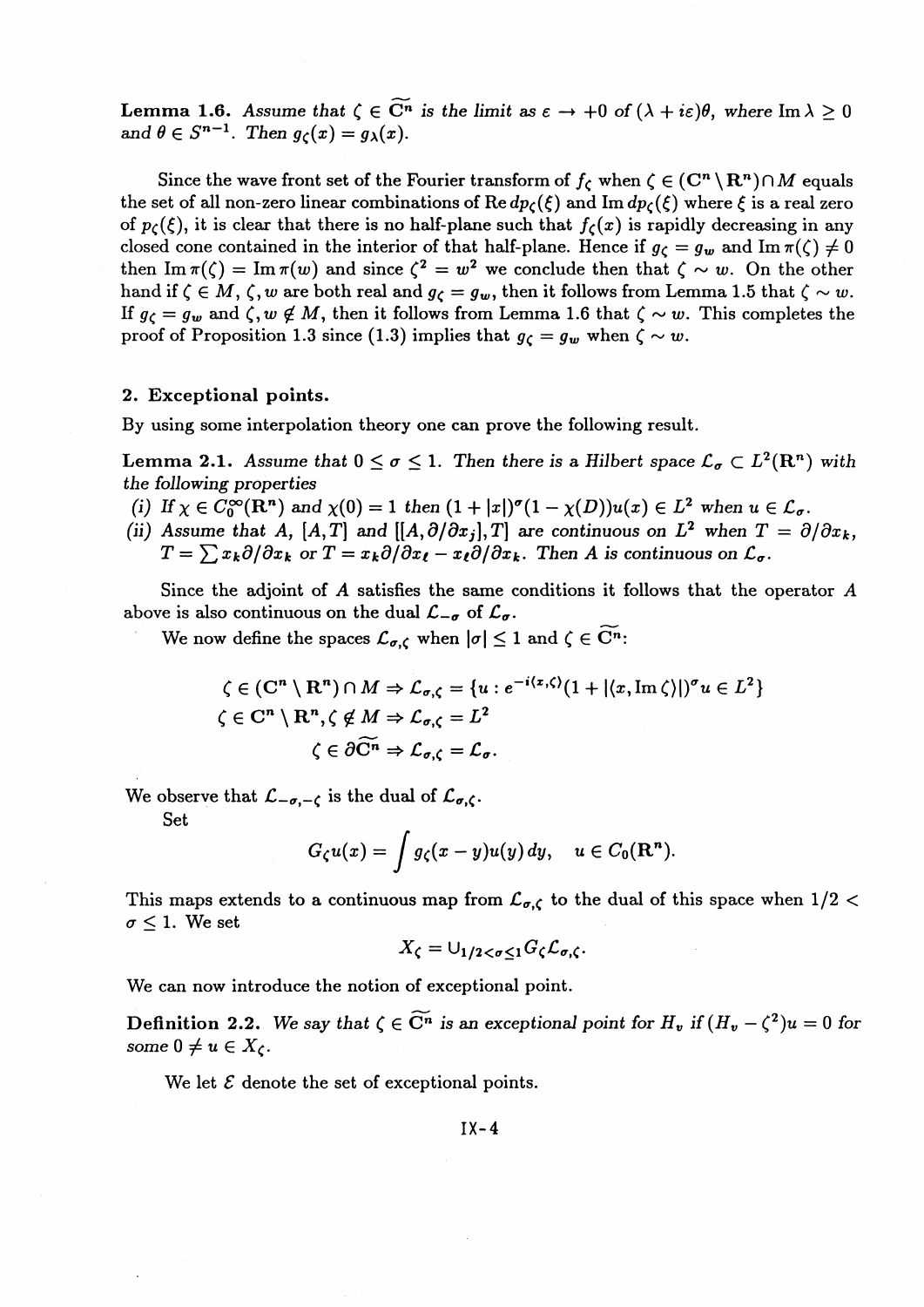**Theorem 2.3.** There exists a continuous function  $r(\zeta)$  on  $\widetilde{\mathbb{C}}^n$  which is rapidly decreasing *at infinity so that*

$$
\mathcal{E} = \{\zeta; r(\zeta) = 1\}.
$$

The set *€ and the function r have the following properties:* The set  $\mathcal{E}$  and the function  $r$  have the following prop (i)  $r(\alpha + z\beta)$  is analytic on  $\mathbf{C} \setminus \mathbf{R}$  when  $\alpha, \beta \in \mathbf{R}^n$ .

- (i)  $r(\alpha + z\beta)$  is analytic on  $C \setminus R$  when<br>(ii)  $r(\zeta) \in R$  when  $\zeta^2 \in R$  and  $\zeta \notin \partial \widehat{C}^n$ .
- *(iii)*  $\zeta \in \mathcal{E} \Rightarrow -\zeta, \overline{\zeta} \in \mathcal{E}$ .
- $(iu)$   $\zeta \in \mathcal{E} \Rightarrow -\zeta$ ,  $\zeta \in \mathcal{E}$ .<br>  $(iv)$  If  $\zeta \notin M$  and  $\pi(\zeta) \neq 0$  then  $\zeta \in \mathcal{E}$  if and only if  $\zeta^2$  is an eigenvalue.
- *(v)* If  $\mathcal{E}$  is non-empty then  $\mathcal{E}_R = \mathcal{E} \cap \partial \widetilde{C}^n$  is non-empty. In particular,  $\mathcal{E}_R$  is not empty if *Hv has a negative eigenvalue.*
- *(vi)*  $\mathcal{E}$  is a union of equivalence classes for  $\sim$ .

We shall make some remarks on the proof of this result. One can construct a continuous family of isomorphisms  $A_{\theta}$ ,  $\theta \in S^{n-1}$ , on  $L^2$  such that the conditions (ii) of Lemma 2.1 are fulfilled and

$$
H_{\boldsymbol{v}}A_{\boldsymbol{\theta}} = A_{\boldsymbol{\theta}}(H_0 + K_{\boldsymbol{\theta}}) \tag{2.1}
$$

where

$$
K_{\theta} = \sum_{1}^{N} f_{j,\theta} \otimes g_{j,\theta} \tag{2.2}
$$

and  $f^{(\alpha)}_{j,\theta} g^{(\alpha)}_{j,\theta} \in L^1(\mathbb{R}^n)$  for any  $\alpha$ . Moreover, these functions are real valued, depend continuously on  $\theta$  and  $\langle y - x, \theta \rangle \ge 0$  in the support of the kernels of  $A_{\theta}$  and  $K_{\theta}$ . The operators  $A_{\theta}$  are isomorphisms on the spaces  $X_{\zeta}$  when  $\theta = \theta(\zeta)$ .

It follows from these properties that  $\zeta$  is exceptional for  $H_{\nu}$  if and only if it is exceptional for  $H_0 + K_{\theta}$  where  $\theta = \theta(\zeta)$ . Some simple computations show then that  $\zeta \in \mathcal{E}$  if and only if det( $I - R(\zeta)$ ) = 0 where  $R(\zeta)$  is the  $N \times N$  matrix with entries

$$
R_{jk}(\zeta) = \langle G_{\zeta} f_{k,\theta(\zeta)}, g_{j,\theta(\zeta)} \rangle.
$$

We now set  $r(\zeta) = 1 - \det(I - R(\zeta))$ . Then the first assertion of the theorem holds and  $r(\zeta)$  is a continuous function on  $\widetilde{\mathbb{C}}^n$ . It can be proved that it vanishes rapidly at infinity. We observe also that

$$
R_{jk}(\zeta) = \int \int E_{\theta(\zeta)}(x, y) g_{j,k,\theta(\zeta)}(x) e^{i \langle y, \zeta \rangle} dy \qquad (2.3)
$$

where  $g_{j,k,\theta} = \check{f}_{k,\theta} * g_{j,\theta}$ . Combining this with the fact that  $\theta(-\overline{\zeta}) = \theta(\zeta)$  one finds that  $\overline{r(\zeta)} = r(-\overline{\zeta})$ . Hence  $\zeta \in \mathcal{E} \Rightarrow -\overline{\zeta} \in \mathcal{E}$ . When  $\zeta \in \widetilde{\mathbb{C}^n}$  is given we can always choose  $A_{\theta(-\zeta)}$ as the adjoint of the inverse of  $A_{\theta(C)}$ . A simple calculation, which makes use of the fact that  $E_{-\theta}(x,y) = E_{\theta}(-x,-y)$  and that the  $A_{\theta}$  are real, shows then that  $R(\bar{\zeta}) = R(\zeta)^*$  for such  $\zeta$ . Hence  $\zeta$  is invariant under conjugation and we have verified (iii). The conditions (i), (iv) and (vi) are easy to verify, so we finish this section by discussing (ii) and (v).

When proving (ii) we may in view of (vi) assume that  $\zeta = s e_{n-1} + i t e_n$ , where  $s \in \mathbb{R}$ and  $t > 0$ . Then  $\theta(\zeta) = \theta = e_n$  and it follows from (1.2) that  $E_\theta(x, y) = E_\theta(x, y')$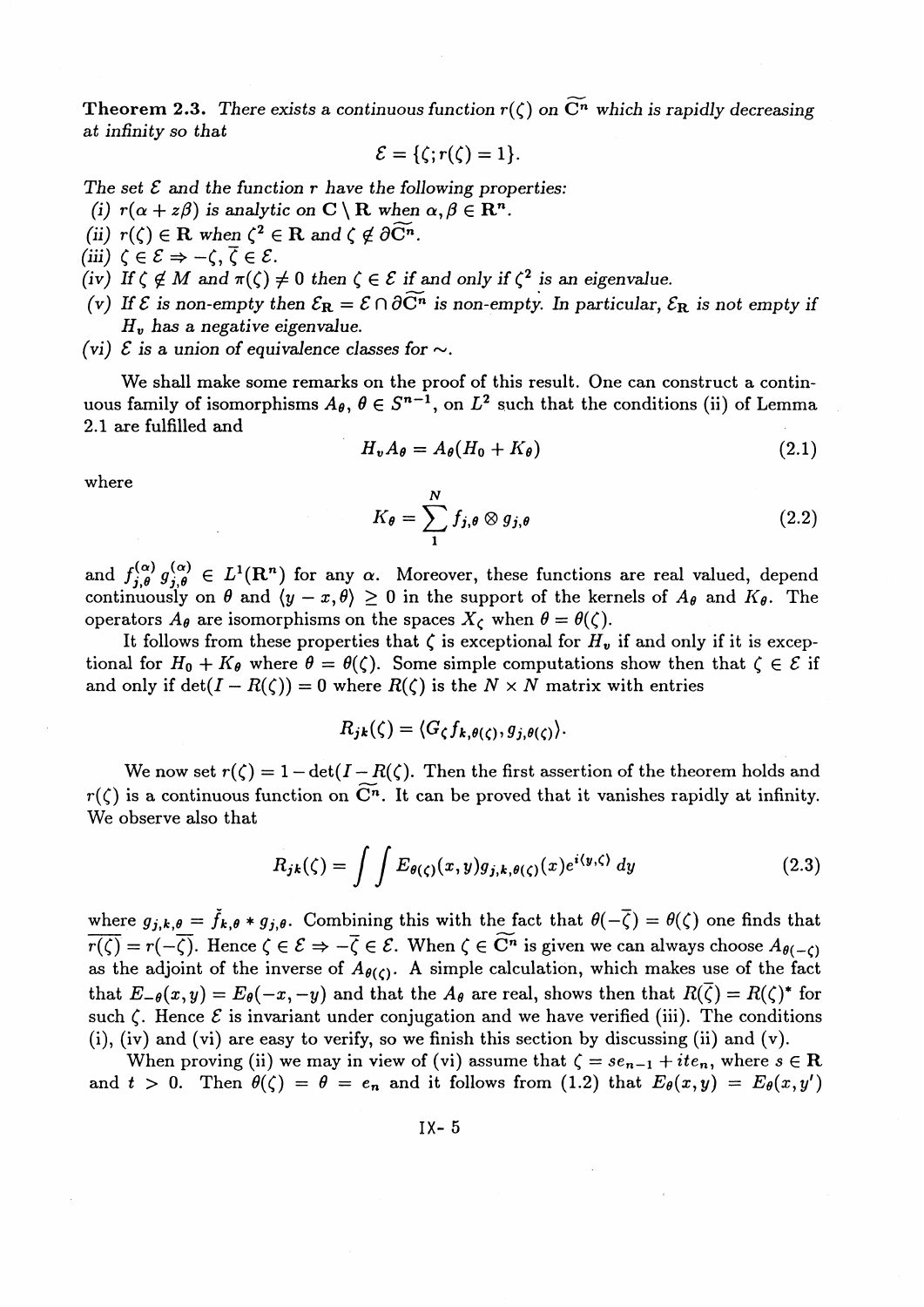if  $y' = (y_1, \ldots, y_{n-2}, -y_{n-1}, y_n)$ . Since  $e^{i\langle y, \zeta \rangle} = e^{iy_{n-1}s - ty_n}$ , it follows from (2.3) that  $R_{ik}(\zeta) \in \mathbf{R}$ . Hence  $r(\zeta) \in \mathbf{R}$ .

In order to prove (v) we argue by contradiction and assume (using (vi)) that  $s_0e_{n-1}$  +  $z_0e_n \in \mathcal{E}$  for some  $s_0 \geq 0$  and some  $z_0$  in the upper half-plane, while  $\mathcal{E}_R$  is empty. Set  $q_s(z) = r(se_{n-1} + ze_n) - 1$ , when  $\Im z \geq 0$  and  $s \geq s_0$ . This is a continuous family of functions which are analytic in the upper half-plane and continuous in the closure of that set. Moreover, there is a positive constant *R* so that  $|q_s(z)| > 1/2$  when  $s + |z| > R$ . Our assumptions allow us therefore to find a rectangle K in the upper half-plane, so that  $z_0$  is in the interior of *K* while  $q_s(z) \neq 0$  when  $s \geq s_0$  and  $z \in \partial K$ . Set

$$
N(s) = (2\pi i)^{-1} \int_K q_s(z)^{-1} \frac{dq_s(z)}{dz} dz.
$$

Then  $N(s)$  is a continuous integer valued function which vanishes for large s. Since  $N(s_0) \neq$ 0 we obtain a contradiction.

### **3. Exceptional points and factorization of the scattering matrix.**

In this section we shall briefly indicate why the investigation of the exceptional points is important in inverse scattering problems. In order to avoid some technical difficulties we assume in addition to  $(0.1)$  that  $v(x)$  is an integrable function

The scattering operator is represented by a family  $S(\lambda) = I + T(\lambda)$ ,  $\lambda > 0$ , of unitary operators on  $L^2(S^{n-1})$ , where the integral kernel of  $T(\lambda)$  (the scattering amplitude) is a continuous function  $T(\lambda, \phi, \phi')$  on  $\mathbb{R}_+ \times S^{n-1} \times S^{n-1}$  since we have assumed that *v* is integrable.

We shall say that an operator  $N$  on  $L^2(S^{n-1})$  is a Volterra operator w.r.t.  $\theta \in S^{n-1}$  $i$  if its integral kernel  $N(\phi, \phi^I)$  is supported in the set where  $\langle \phi - \phi^I, \theta \rangle \geq 0$  and

$$
\sup_{\phi}\int|N(\phi,\phi')|\,d\phi'<\infty,\quad\sup_{\phi'}\int|N(\phi,\phi')|\,d\phi<\infty.
$$

We let  $V_{\theta}$  be the space of such operators, and we say that the unitary operator S on  $L^2(S^{n-1})$  admits a  $\theta$ -factorization if there exist  $N^{\pm} \in V_{\pm\theta}$  so that

$$
I + N^{+} = S(I - N^{-}).
$$
\n(3.1)

Lemma 3.1. Let  $M_{\theta}(\lambda)$  be the operator on  $L^2(S^{n-1})$  which is given by

$$
M_{\theta}(\lambda)u(\phi)=\lim_{\epsilon\to+0}r(\lambda\phi+i\epsilon\theta)u(\phi),\quad u\in L^2(S^{n-1}).
$$

There are operators  $P^{\pm}_{\theta}(\lambda) \in V_{\theta}$ , which depend continuously on  $\theta$  and  $\lambda$ , so that

$$
I - M_{\theta}(\lambda) + P_{\theta}^{+}(\lambda) = S(\lambda)(I - M_{\theta}(\lambda) - P_{\theta}^{-}(\lambda)), \quad \lambda > 0, \ \theta \in S^{n-1}.
$$
 (3.2)

From this lemma follows the following result.

IX-6